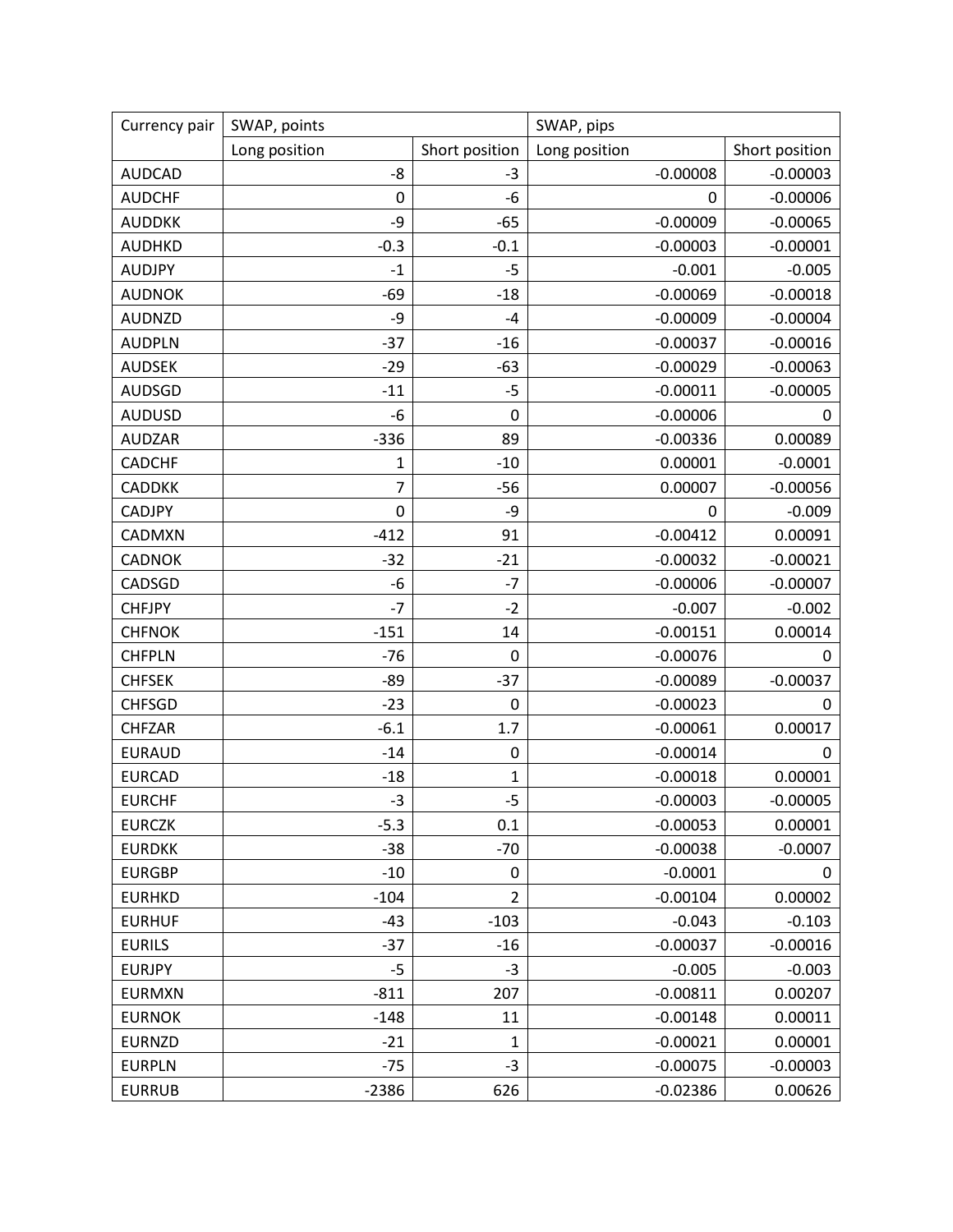| <b>EURSEK</b> | $-81$            | $-49$       | $-0.00081$  | $-0.00049$ |
|---------------|------------------|-------------|-------------|------------|
| <b>EURSGD</b> | $-23$            | $\mathbf 0$ | $-0.00023$  | 0          |
| <b>EURTRY</b> | $-450$           | 53          | $-0.0045$   | 0.00053    |
| <b>EURUSD</b> | $-13$            | 1           | $-0.00013$  | 0.00001    |
| <b>EURZAR</b> | $-624$           | 177         | $-0.00624$  | 0.00177    |
| <b>GBPAUD</b> | $-7$             | -9          | $-0.00007$  | $-0.00009$ |
| <b>GBPCAD</b> | $-13$            | -4          | $-0.00013$  | $-0.00004$ |
| <b>GBPCHF</b> | 1                | $-11$       | 0.00001     | $-0.00011$ |
| <b>GBPDKK</b> | $-3$             | $-124$      | $-0.00003$  | $-0.00124$ |
| <b>GBPJPY</b> | 0                | $-10$       | 0           | $-0.01$    |
| <b>GBPNOK</b> | $-114$           | $-31$       | $-0.00114$  | $-0.00031$ |
| <b>GBPNZD</b> | $-15$            | -6          | $-0.00015$  | $-0.00006$ |
| <b>GBPPLN</b> | $-63$            | $-28$       | $-0.00063$  | $-0.00028$ |
| <b>GBPSEK</b> | $-36$            | $-118$      | $-0.00036$  | $-0.00118$ |
| <b>GBPSGD</b> | $-18$            | -9          | $-0.00018$  | $-0.00009$ |
| <b>GBPTRY</b> | $-480$           | 44          | $-0.0048$   | 0.00044    |
| <b>GBPUSD</b> | -9               | $-1$        | $-0.00009$  | $-0.00001$ |
| <b>GBPZAR</b> | $-631$           | 162         | $-0.00631$  | 0.00162    |
| <b>HKDJPY</b> | $-1$             | $-101$      | $-0.00001$  | $-0.00101$ |
| <b>MXNJPY</b> | 50               | $-188$      | 0.0005      | $-0.00188$ |
| <b>NOKJPY</b> | 0                | $-117$      | 0           | $-0.00117$ |
| <b>NOKSEK</b> | $-3$             | $-17$       | $-0.00003$  | $-0.00017$ |
| <b>NZDCAD</b> | $-7$             | $-5$        | $-0.00007$  | $-0.00005$ |
| <b>NZDCHF</b> | $\boldsymbol{0}$ | -8          | 0           | $-0.00008$ |
| <b>NZDJPY</b> | 0                | -8          | 0           | $-0.008$   |
| <b>NZDSEK</b> | $\overline{7}$   | $-60$       | 0.00007     | $-0.0006$  |
| <b>NZDSGD</b> | -9               | $-7$        | $-0.00009$  | $-0.00007$ |
| <b>NZDUSD</b> | -4               | $-3$        | $-0.00004$  | $-0.00003$ |
| <b>PLNJPY</b> | $-10$            | $-310$      | $-0.001$    | $-0.031$   |
| SGDJPY        | $-1$             | $-11$       | $-0.001$    | $-0.011$   |
| <b>TRYJPY</b> | 0                | $-12$       | $\mathbf 0$ | $-0.012$   |
| <b>USDCAD</b> | -6               | -8          | $-0.00006$  | $-0.00008$ |
| <b>USDCHF</b> | $\mathbf 1$      | $-12$       | 0.00001     | $-0.00012$ |
| <b>USDCNH</b> | $-60$            | $-17$       | $-0.0006$   | $-0.00017$ |
| <b>USDCZK</b> | $-2.7$           | $-1.6$      | $-0.00027$  | $-0.00016$ |
| <b>USDDKK</b> | 10               | $-120$      | 0.0001      | $-0.0012$  |
| <b>USDHKD</b> | $-2.3$           | $-6.2$      | $-2.3E-05$  | $-6.2E-05$ |
| <b>USDHUF</b> | $-14$            | $-118$      | $-0.014$    | $-0.118$   |
| <b>USDILS</b> | $-2$             | -44         | $-0.00002$  | $-0.00044$ |
| <b>USDJPY</b> | $\mathbf{1}$     | $-11$       | 0.001       | $-0.011$   |
| <b>USDMXN</b> | $-551$           | 124         | $-0.00551$  | 0.00124    |